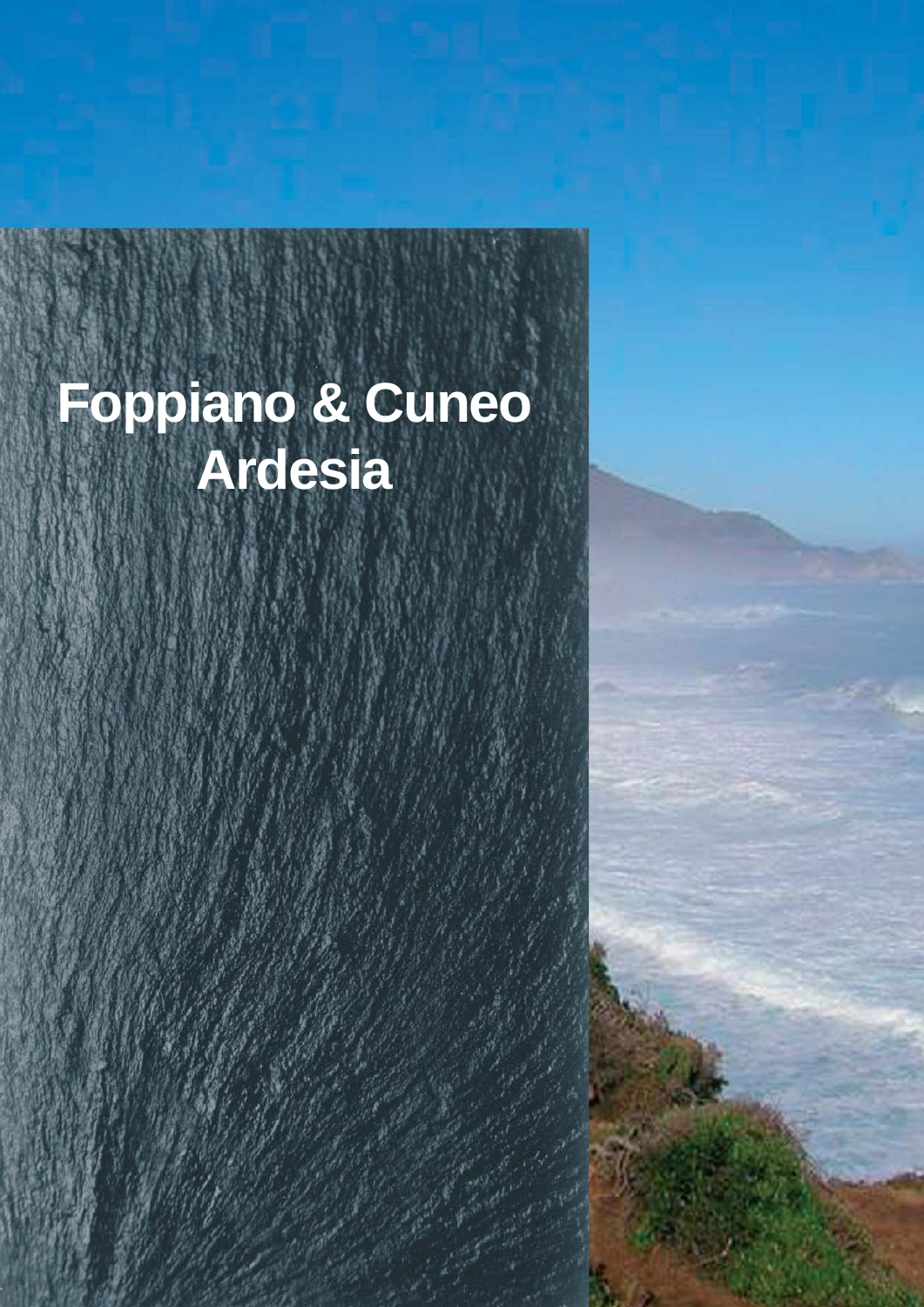

### *Welcome to Your Black Stone Source !*

*The Ardesia Foppiano & Cuneo sells and fabricates black slates for landscaping, building covering and slate projects such as bathrooms, stairs, fireplaces, patios, walkways, swimming pool coping, and interior black slate flooring and tiles for commercial and residential projects.*

*Our quarries are located in Val Fontanabuona, Genoa, Italy.*

#### *We deal with the natural Ardesia.*

*No matter what type and size black slates you pick, we'll have it in our 4-acre quarries. All ardesia slates can be cut to your exact specifications.*



*When you choose to work with Foppiano & Cuneo Company, you have all the benefits of working directly with the Quarry, but with expert quality control programs built in. Materials from Foppiano & Cuneo undergo strict inspections to ensure that you receive top quality materials processed to the industry's highest standards.*

### **Benvenuti alle origini della pietra nera!**

Ardesia Foppiano & Cuneo estrae dalle sue cave, ardesia naturale per coperture, pavimentazione, arredamento e ogni altro tipo di progetto in ardesia, come bagni, scale, caminetti, piscine, sentieri, piazzali, marciapiedi, interni in ardesia per realizzazioni commerciali e residenziali. Le nostre cave sono situate nel cuore della Val Fontanabuona, Genova.

#### **La migliore ardesia naturale.**

Le nostre cave sono in grado di soddisfare tutte le vostre esigenze. Tutti i prodotti sono disponibili con specifiche misure e finiture.



Quando sceglierete Ardesia Foppiano & Cuneo, acquisirete tutti i vantaggi di lavorare direttamente con le nostre cave e con i migliori sistemi di controllo di qualità. L'ardesia proveniente da Foppiano & Cuneo viene ispezionata e imballata con estrema attenzione, in modo da assicurare la ricezione di un prodotto di qualità e lavorato in base agli standards più elevati.

## **Foppiano & Cuneo Ardesia**

**16040 MONLEONE DI CICAGNA GENOVA (ITALY)**

**web site: www.ardesiafoppiano.com**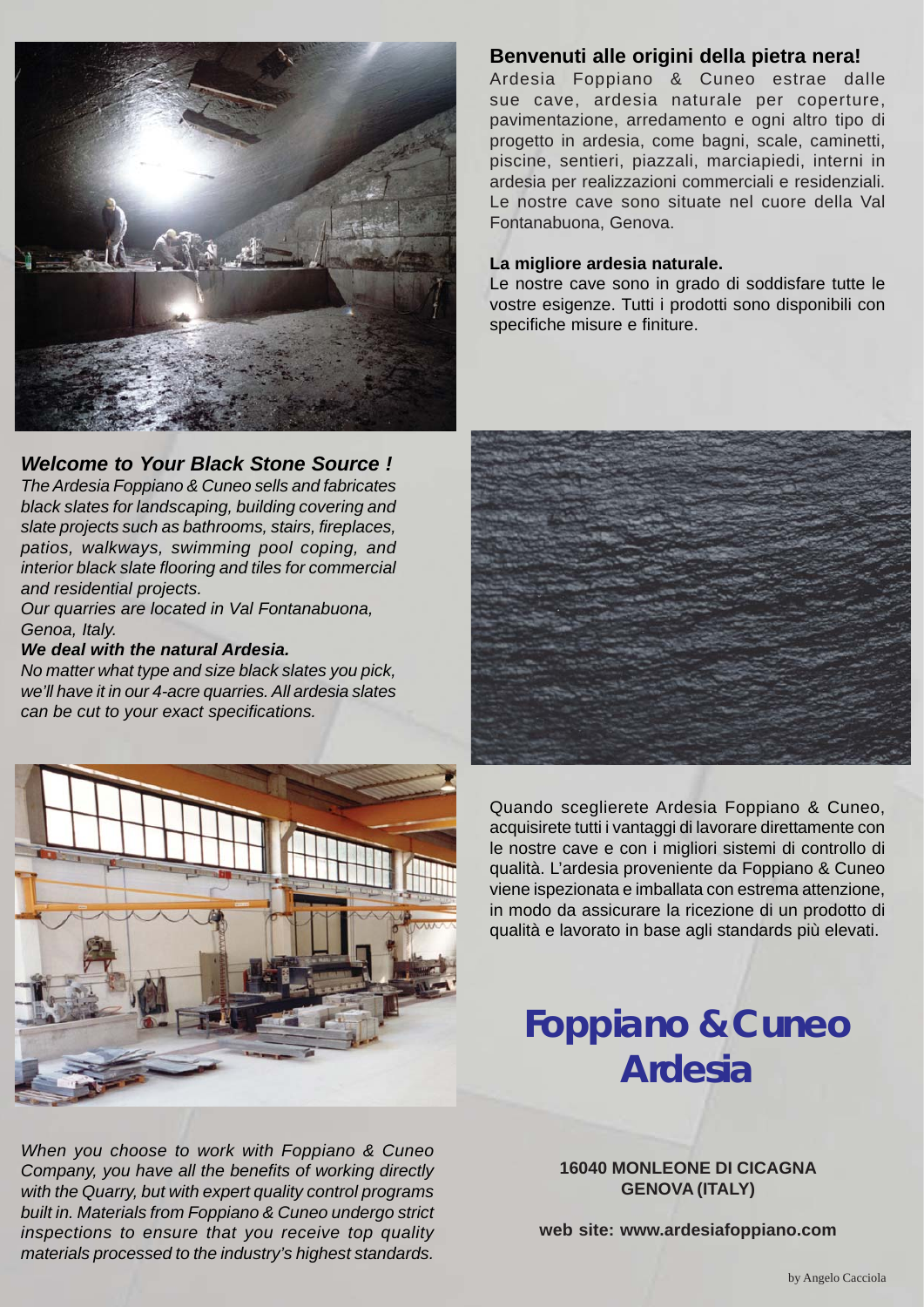

L'ardesia Foppiano & Cuneo è impiegata in ogni applicazione di copertura.

Le qualità estetiche unite alla durevolezza e resistenza, rendono la nostra ardesia adatta ad ogni ambiente. Inoltre, i suoi naturali disegni permettono di creare degli insuperabili effetti di bellezza. I singoli elementi in ardesia, necessari per le coperture, possono essere prodotti su misura.

*Foppiano & Cuneo slate is available for roofing applications in a elegant colour that are further complemented by the riven texture of slate.*

*These aesthetic qualities are combined with the material's natural durability and resistance to weather and temperature, making slate superbly adaptable and ideal for all environments. The variety of special shaped slates can be used to create decorative bands or effects. These can be produced in most sizes to individual requirements.*





#### **Alcuni dei vantaggi dell'ardesia:**

- resistenza alle temperature estreme, agli acidi ed altre componenti chimiche;
- impermeabilità e non combustibilità;
- semplicità di mantenimento e disponibilità in ogni dimensione e misura.

#### *Advantages of Slate*

- *it is exceptionally durable, unaffected by normal extremes of temperature;*
- *highly resistant to acids, alkalis and other chemicals;*
- *it is impermeable and non- combustible;*
- *it is easily maintained and available in a variety of sizes and textures.*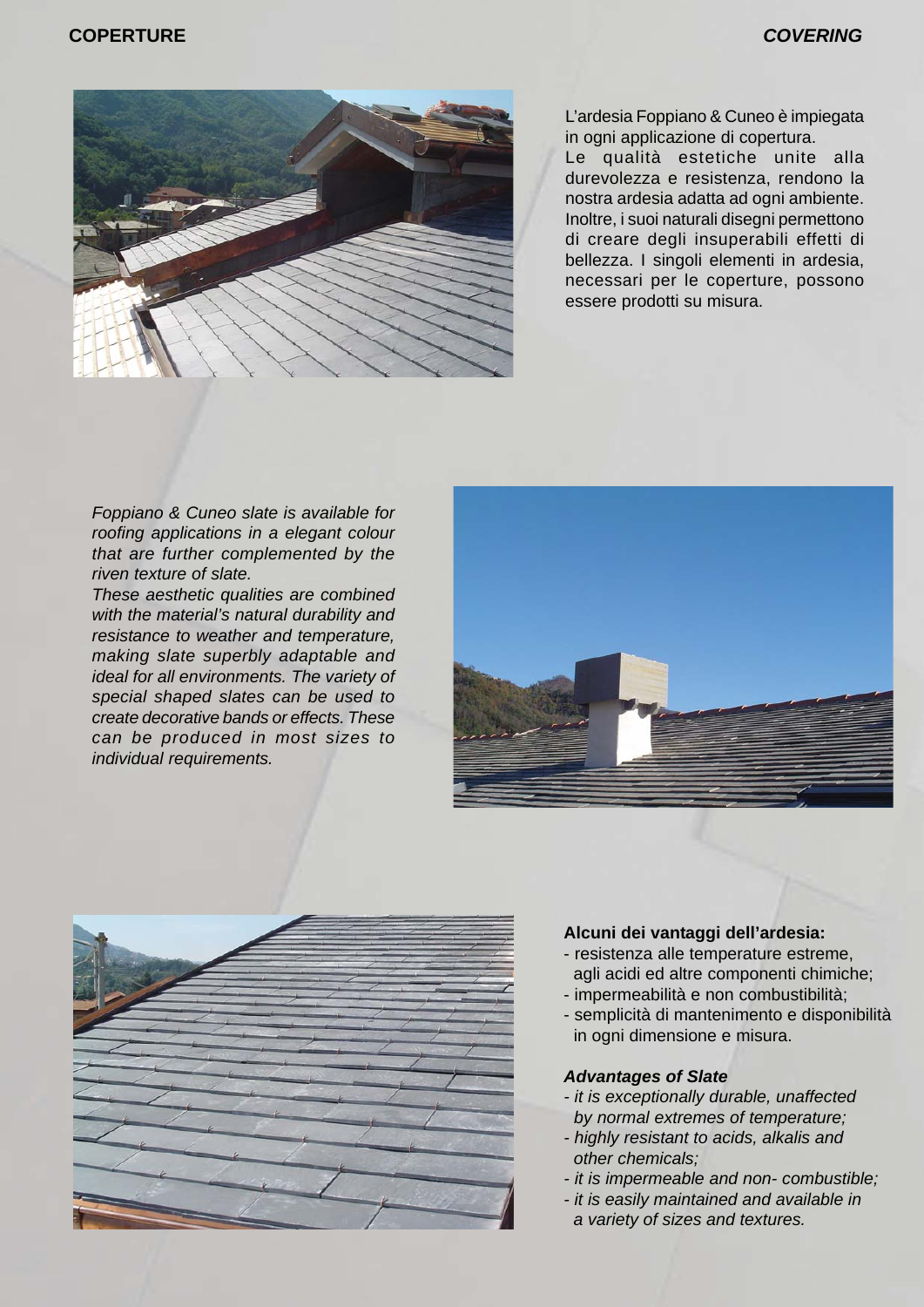#### **PAVIMENTI** *FLOORING*

Il potenziale estetico ed empirico conferiscono all'ardesia delle caratteristiche uniche nella creazione di un pavimento elegante e naturale.

Foppiano & Cuneo produce pavimenti in grado di esprimere al meglio le qualità e le caratteristiche richieste da una clientela sempre più esigente.

*Through its aesthetic potential and practical qualities the unique character of slate can be used to create distinctive and naturally beautiful flooring.*

*Foppiano & Cuneo produce slate flooring with exquisite naturally occurring characteristics that give an added dimension to any floor.*

Potrete scegliere tra un disegno irregolare, una forma quadrata o rettangolare e così realizzare in modo originale il vostro spazio vitale. Apprezzerete la versatilità dell'ardesia e la sua semplice manutenzione.

L'alta qualità della nostra ardesia è anche l'ideale soluzione per le pavimentazioni esterne, riunendo le proprietà antisdrucciolevoli con la naturale bellezza della sua presenza.

*Choose slate in irregular shapes, or square or rectangular tiles and design your own pattern especially for your space. You will love it for its versatility, easy maintenance, and beauty. High quality riven slate is also ideal for creating external paving as the natural grain provides a slip resistant texture as well as creating a beautiful natural appearance.*

## **Foppiano & Cuneo Ardesia**







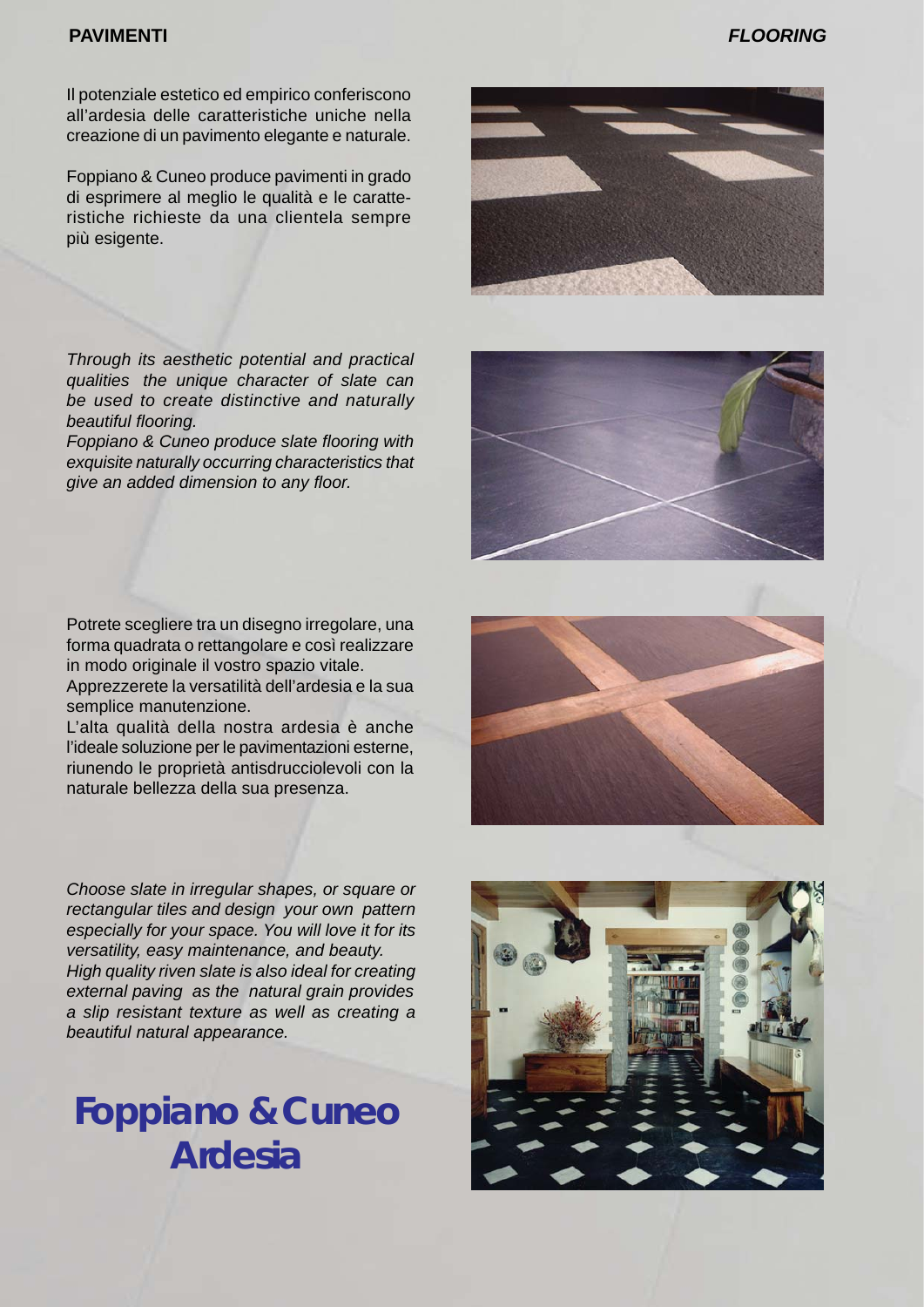#### **ARREDAMENTO** *DECORATION*





Dolce al tatto, l'ardesia è molto più di un semplice materiale da costruzione o da arredamento. L'ardesia evoca tradizione, autenticità e distinzione.

Dimostra il nostro rinnovato interesse a vivere in armonia con la natura.





*Beautiful and soft to the touch, slate is much more than just building material. Slate evokes tradition, authenticity and distinction. It continues our rich heritage and demonstrates our renewed interest for living in harmony with nature.*





L'ardesia aggiunge eleganza e bellezza alle abitazioni, ai luoghi pubblici, agli uffici, etc. I prodotti in ardesia creano un cuore naturale nella vostra dimora. *Slate adds elegance and sophistication to homes, resorts and office buildings. Slate products create the natural heart of your home.*